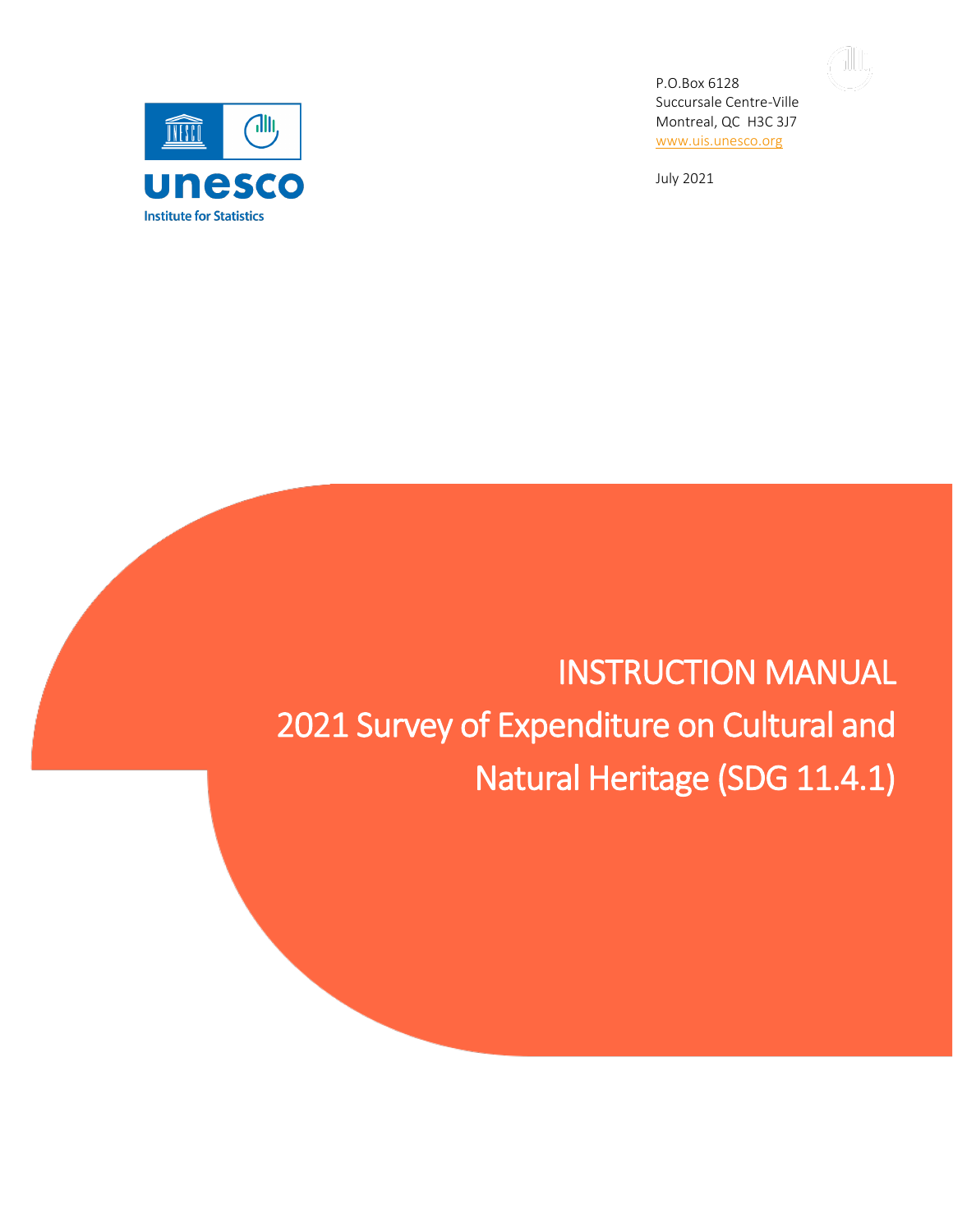

### Content

| 1.       |                                                                                              |
|----------|----------------------------------------------------------------------------------------------|
|          |                                                                                              |
| 2.       |                                                                                              |
|          |                                                                                              |
| 3.       |                                                                                              |
| 4.       |                                                                                              |
| Annex I. | List of 4-digit ISIC Rev. 4 cultural codes defined in the 2009 UNESCO Framework for Cultural |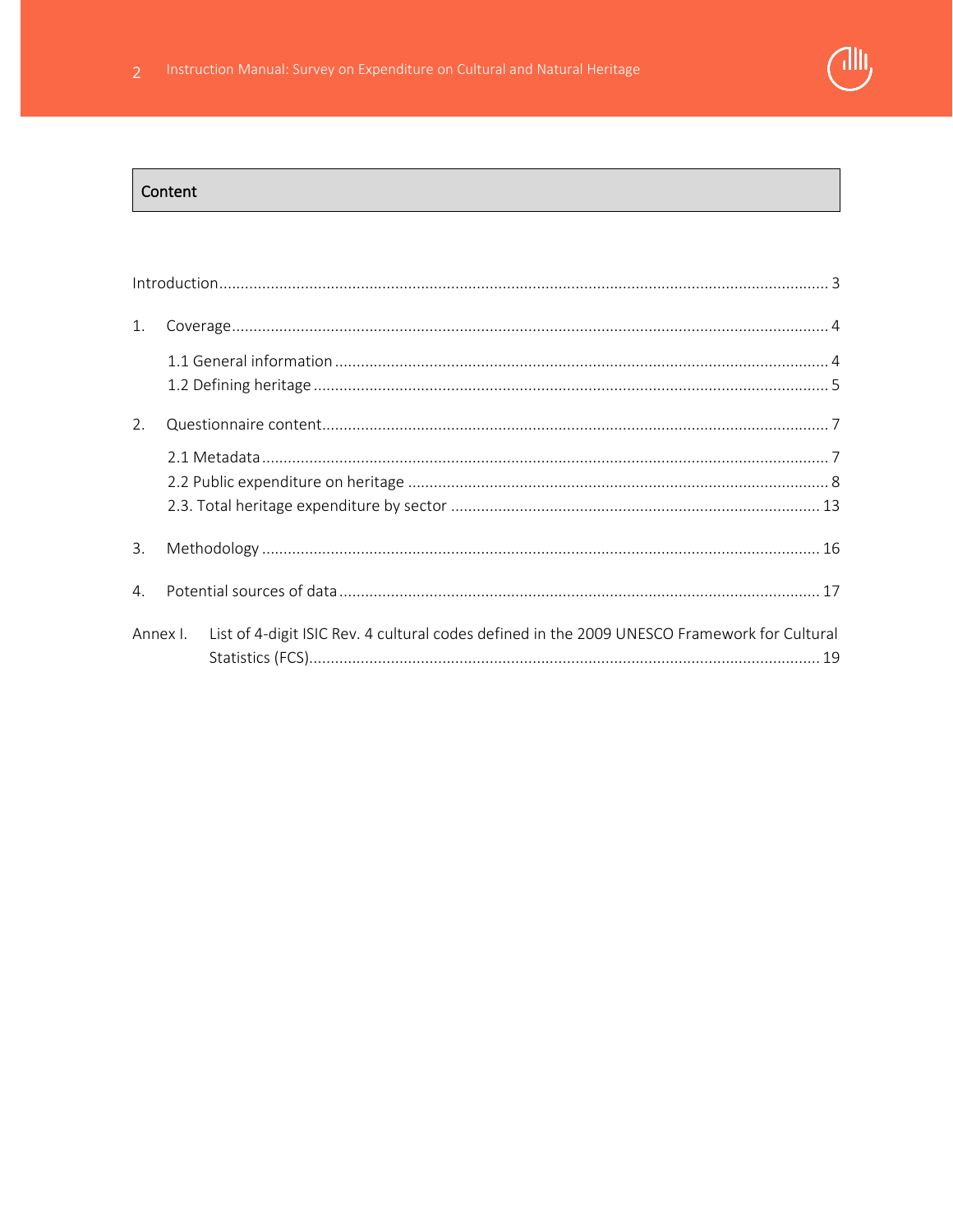

# **Introduction**

The objective of the UNESCO Institute for Statistics (UIS) *Survey of Expenditure on Cultural and Natural Heritage (SDG 11.4.1)* is to collect data to monitor and report on Indicator 11.4.1 of the 2030 Agenda for Sustainable Development. These data will also form a part of the UIS international database of culture statistics, which is available to the user community and help to inform policymakers at both national and international levels.

This manual provides instructions on how to complete the 2021 *Questionnaire on Expenditure on Cultural and Natural Heritage (SDG 11.4.1)* and includes explanations and definitions for all variables used in the questionnaire.

Please read the following instructions carefully prior to completing the online questionnaire.

Shaded cells contain automatic calculations. However, as an example, in the case of confidential data of one component, the cell calculation can be manually overwritten.

The UIS encourages all countries to make their own estimations of missing or incomplete data, since the UIS does not always have all the necessary elements for making the most accurate estimations.

# Only one questionnaire per country is to be submitted. In the case of multiple responding institutions, please consolidate the relevant information and submit only one questionnaire.

Submit the completed questionnaire by clicking on the "Submit" button. If you experience problems accessing the site or for any questions related to the data collection, contact the UIS at uis.cltsurvey@unesco.org.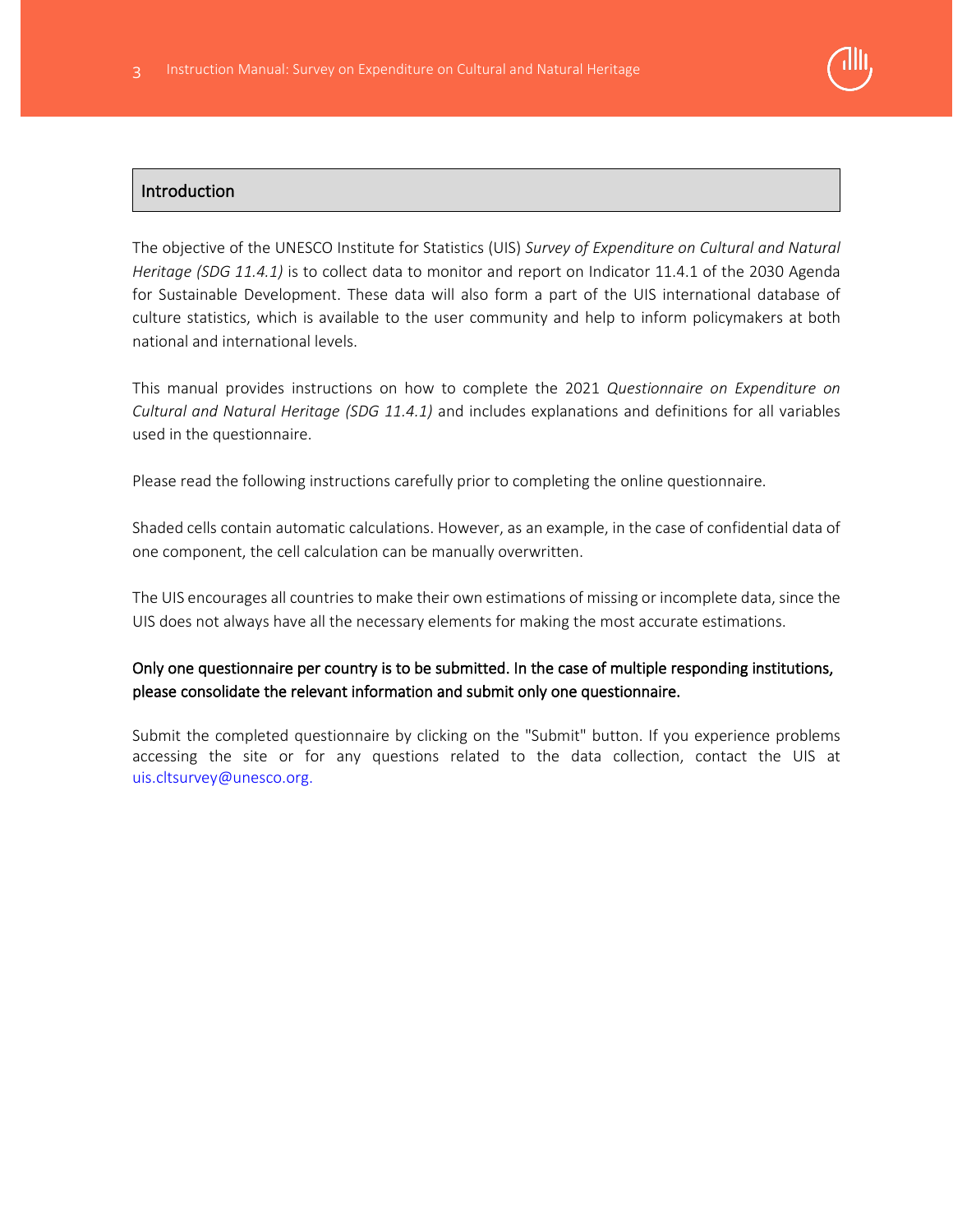

## 1. Coverage

## 1.1 General information

The survey collects the data needed for the global monitoring of SDG Target [1](#page-3-0)1.4<sup>1</sup>, which calls on countries to "strengthen efforts to protect and safeguard the world's cultural and natural heritage". The data reported in the questionnaire should refer to all expenditure related to the conservation, preservation and protection of cultural and natural heritage from both the public and private sectors.

#### SDG Indicator<sup>[2](#page-3-1)</sup> 11.4.1

" Total expenditure per capita spent on the preservation, protection and conservation of all cultural and natural heritage, by source of funding (public, private), type of heritage (cultural, natural) and level of government (national, regional and local/municipal)"

The questionnaire collects data for the financial year ending in 2020. Please provide information on the financial year, unit, currency and the main sources of data provided in the questionnaire. If data are not available for 2020, report the latest year available and indicate the reference period covered.

This survey collects expenditure data for the following variables:

- Sector: public and private
- Type of heritage: cultural and natural
- Level of government: national/federal, regional/state/provincial, local/municipal
- Location: rural/urban area

[https://unstats.un.org/sdgs/indicators/Global%20Indicator%20Framework%20after%202019%20refinement\\_Eng](https://unstats.un.org/sdgs/indicators/Global%20Indicator%20Framework%20after%202019%20refinement_Eng.pdf) [.pdf](https://unstats.un.org/sdgs/indicators/Global%20Indicator%20Framework%20after%202019%20refinement_Eng.pdf)

<span id="page-3-0"></span><sup>&</sup>lt;sup>1</sup> Sustainable Development Goals website: [https://www.un.org/sustainabledevelopment/sustainable](https://www.un.org/sustainabledevelopment/sustainable-development-goals/)[development-goals/](https://www.un.org/sustainabledevelopment/sustainable-development-goals/)

<span id="page-3-1"></span><sup>2</sup> Sustainable Development Goals indicators: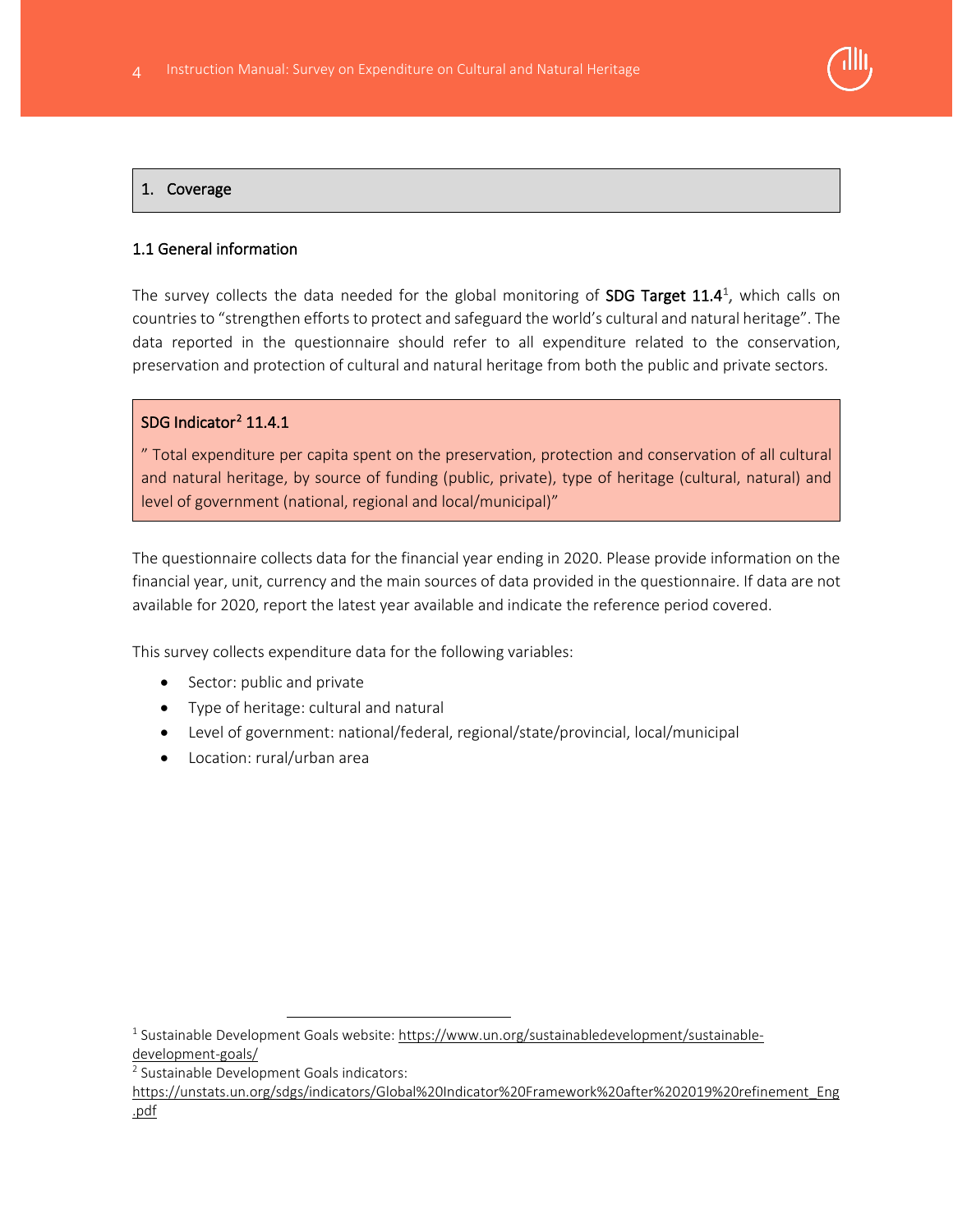

#### 1.2 Defining heritage

Data for both cultural and natural heritage are requested in each table of the questionnaire.

#### Definition 1. Type of heritage

Cultural heritage includes artefacts, monuments, a group of buildings and sites, museums that have a diversity of values including symbolic, historic, artistic, aesthetic, ethnological or anthropological, scientific and social significance. It also covers industrial heritage and cave paintings.

Cultural heritage includes tangible heritage (movable, immobile and underwater) and intangible cultural heritage (ICH) such as traditional practices for the preservation and conservation of heritage artefacts, sites or monuments. The definition excludes ICH related to other cultural domains such as festivals, celebration etc.

Natural heritage refers to natural features, geological and physiographical formations and delineated areas that constitute the habitat of threatened species of animals and plants and natural sites of value from the point of view of science, conservation, or natural beauty. It includes private and publicly protected natural areas, zoos, aquaria and botanical gardens, natural habitat, marine ecosystems, sanctuaries, reservoirs etc.

#### Definition 2. Heritage activities

The **conservation of cultural heritage** refers to the measures taken to extend the life of cultural heritage while strengthening transmission of its significant heritage messages and values. In the domain of cultural property, the aim of conservation is to maintain the physical and cultural characteristics of the object to ensure that its value is not diminished and that it will outlive our limited time span.

The conservation of natural heritage refers to the protection, care, management and maintenance of ecosystems, habitats, wildlife species and populations, within or outside of their natural environments, in order to safeguard the natural conditions for their long-term permanence.

The aim of preservation is to obviate damage liable to be caused by environmental or accidental factors, which pose a threat in the immediate surroundings of the object to be conserved. Accordingly, preventive methods and measures are not usually applied directly but are designed to control the microclimatic conditions of the environment with the aim of eradicating harmful agents or elements, which may have a temporary or permanent influence on the deterioration of the object.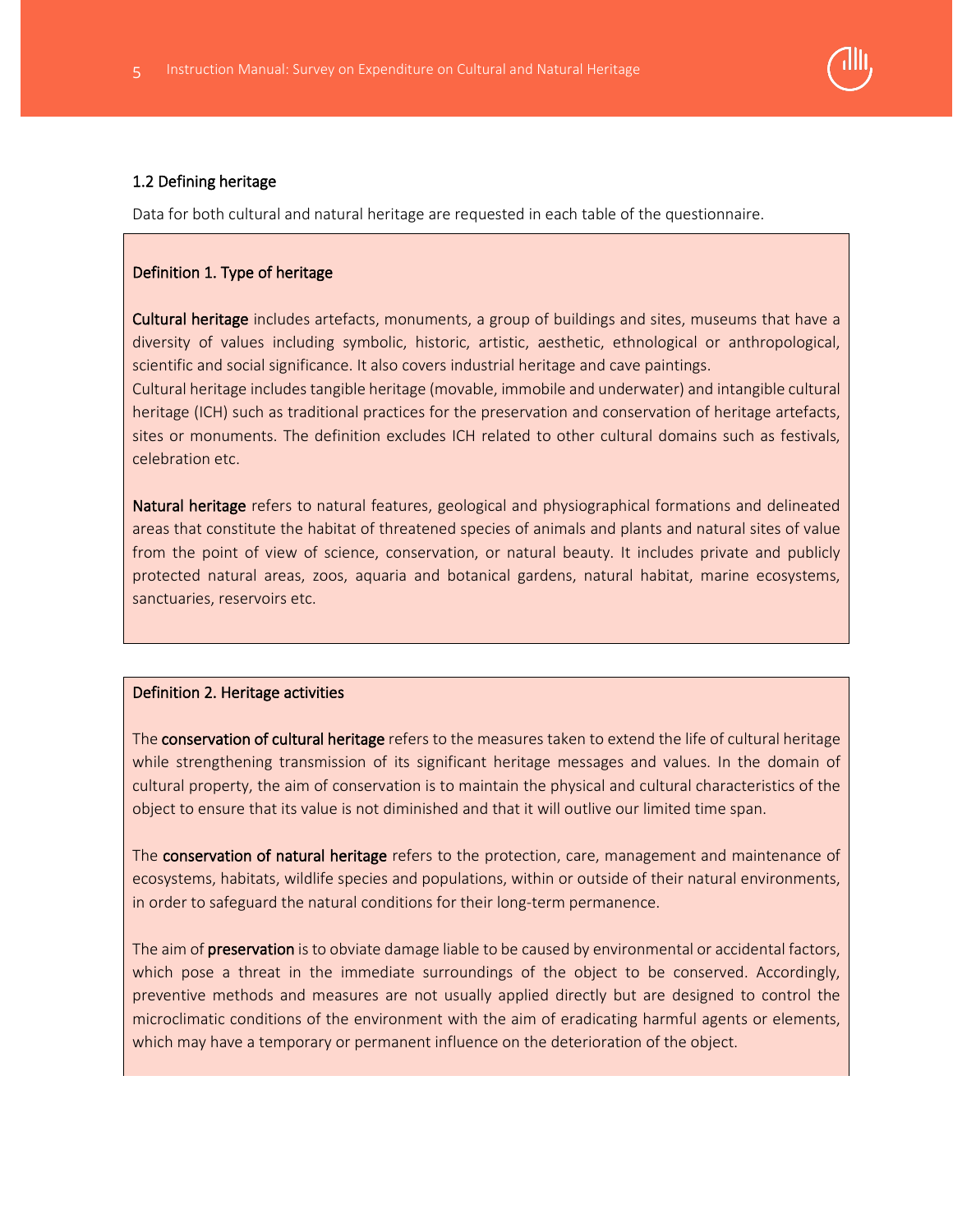

Protection is the act or process of applying measures designed to affect the physical condition of a property by defending or guarding it from deterioration, loss or attack, or to cover or shield the property from danger or injury. In the case of buildings and structures, such treatment is generally of a temporary nature and anticipates future historic preservation treatment; in the case of archaeological sites, the protective measure may be temporary or permanent.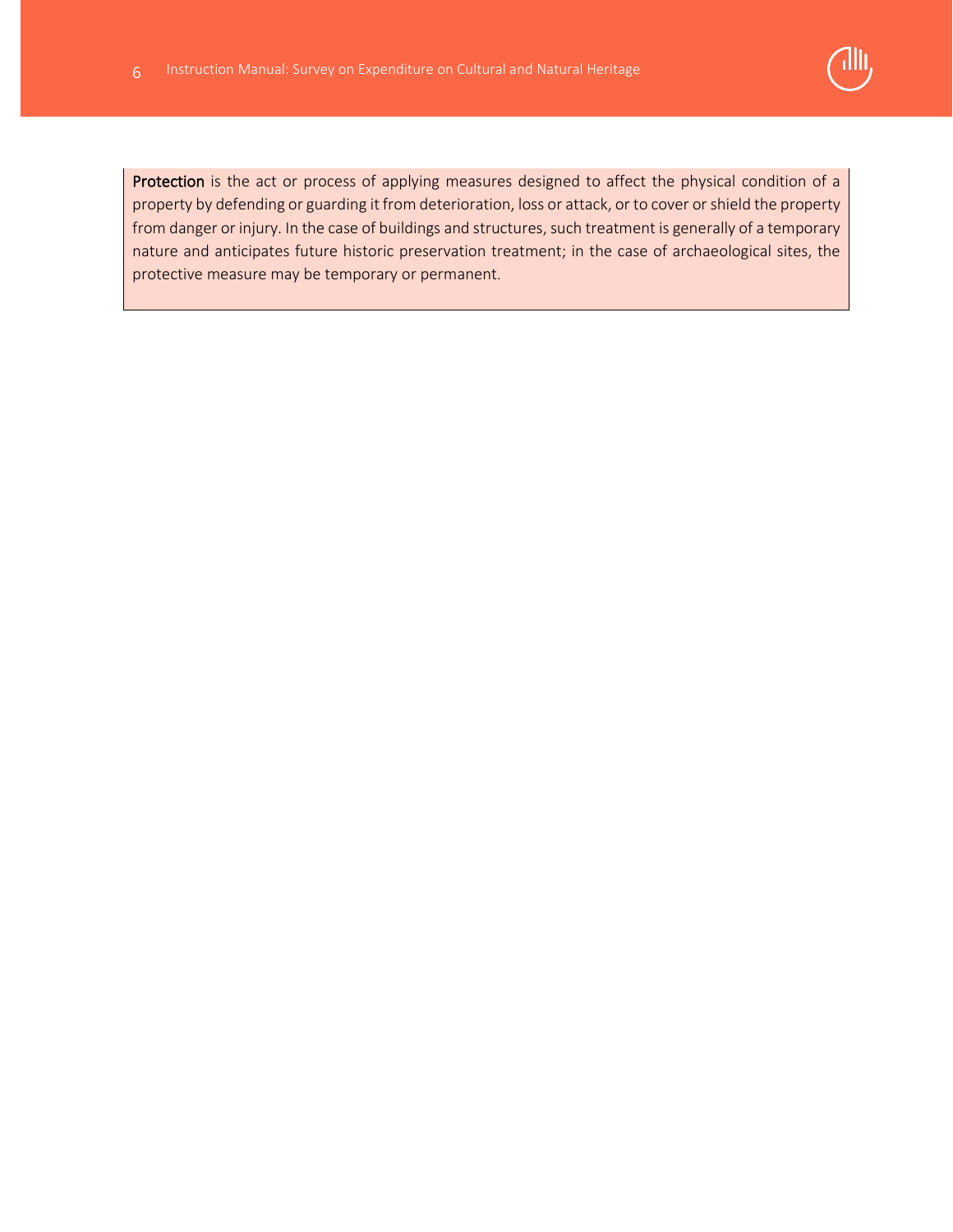

# 2. Questionnaire content

Definitions for items are provided in the order in which they appear in the questionnaire. The questionnaire consists of a metadata page and four data tables grouped as follows:

- Public expenditure by purpose (HE1);
- Public expenditure on heritage (HE2, HE3); and
- Total expenditure (public plus private) on heritage (HE4)

#### 2.1 Metadata

The Metadata page collects key information to allow for a better understanding of the data reported.

Question 1 requests information about the person responsible for completing the questionnaire, as well as information related to the head of the institution. The person identified as being responsible for completing the questionnaire will act as liaison should the UIS need further clarification on responses.

Question 2 seeks information about the starting and ending date of the data reported in the questionnaire. If financial data are not for the calendar year requested, use the latest year available. Name of national currency and unit reported are also to be provided.

Question 3 seeks information about the type of expenditure reported. Data provided in all tables should refer to actual expenditure on heritage. However, if actual expenditure data are not available, please provide budget allocations instead.

Question 4 seeks information about the coverage of the data reported. Data collected are to reflect national totals regardless of sector (public/private), type of heritage (cultural/natural) or level of government (national/federal, regional/state/provincial, and local/municipal). If data coverage of some sections is partial, (i.e. a type of heritage is not included), use the text box to provide details of the exclusions.

Question 5 seeks information about the total population by urban and rural geographic area and the definition used to distinguish urban and rural.

Questions 6 to 15 inclusive, collect information about the data reported, including data sources, methodology used and any classification systems used.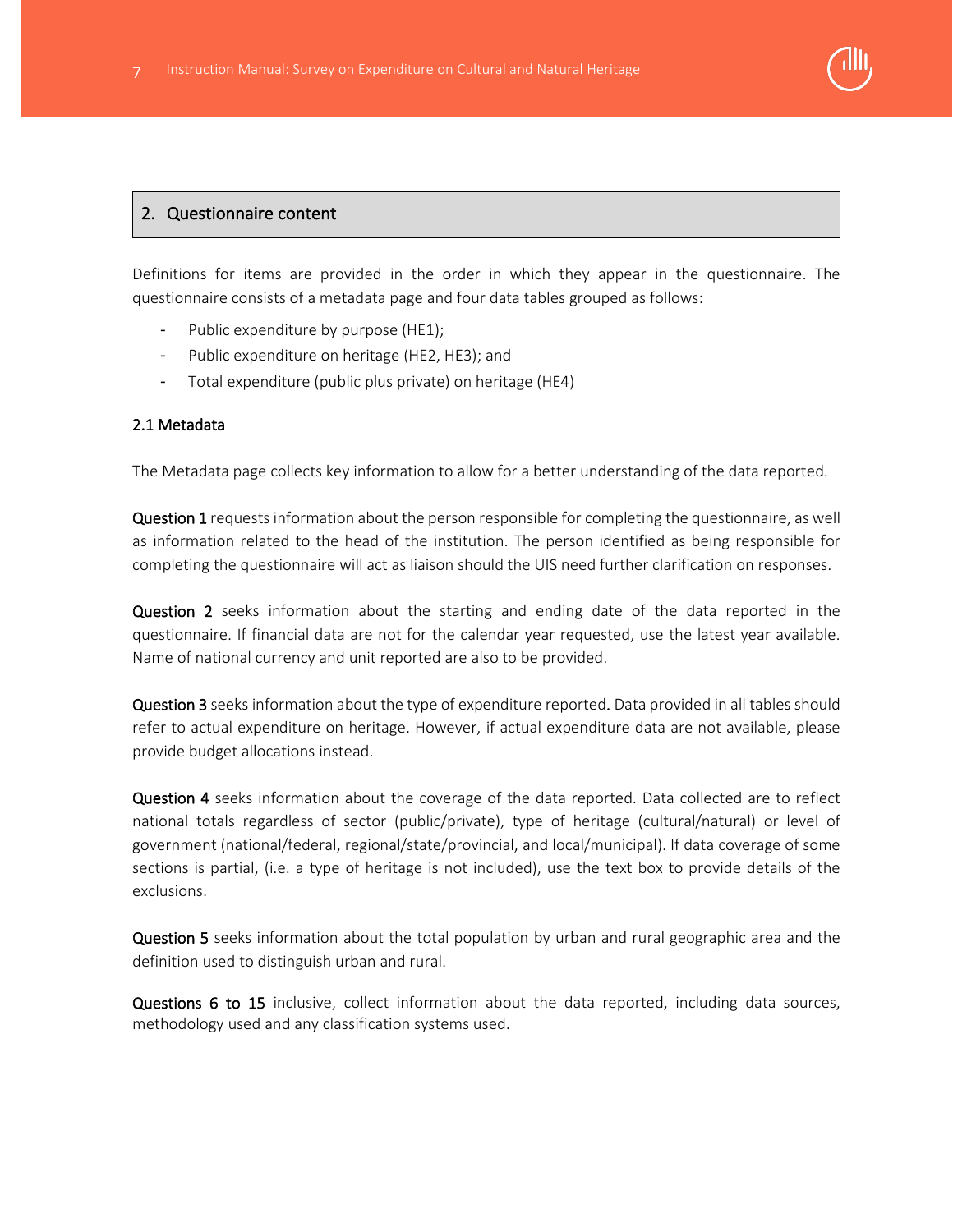

#### 2.2 Public expenditure on heritage

Tables HE1, HE2 and HE3 collect data on public expenditure by type of heritage.

Total public expenditure on heritage is calculated mainly in two ways, by either:

- A. Using the International Standard Industrial Classification Revision 4 (ISIC Rev. 4) (or national equivalent)

With sector data from financial reports from heritage institutions, business registers, structural business statistics or survey of heritage institutions; cultural and natural heritage are defined in accordance with ISIC Rev. 4 - 4-digit codes (or equivalent at national/regional level) as presented in Table 1.

#### Table 1. Cultural and natural heritage activities by ISIC Rev. 4

| Type of<br>heritage  | <b>ISIC Rev. 4</b><br>codes | Type of activities                                                   |
|----------------------|-----------------------------|----------------------------------------------------------------------|
|                      | 9101                        | Library and archives activities                                      |
| Cultural<br>heritage | 9102                        | Museum activities and operation of historical sites<br>and buildings |
| Natural<br>heritage  | 9103                        | Botanical and zoological gardens and nature<br>reserves activities   |

At the national level, data for heritage activities are often classified at the 4-digit code level or greater. If a national or regional classification is used, it must first be made to correspond to the ISIC classification. Please indicate in Question nine of the Metadata page the list of national codes used to define cultural and natural heritage.

According to the 2009 UNESCO Framework for Cultural Statistics (FCS), library activities are outside the scope of cultural heritage. Nevertheless, if you are not able to separate it from archive activities, please indicate it in the comment box of the Metadata page.

B. Using the Classification of the Functions of Government (COFOG) or national equivalent

Alternatively, by using government expenditure data by purpose from the Ministry of Finance or equivalent or the database of government finance statistics. Public expenditure is calculated from government expenditure by purpose using the COFOG or equivalent national classification.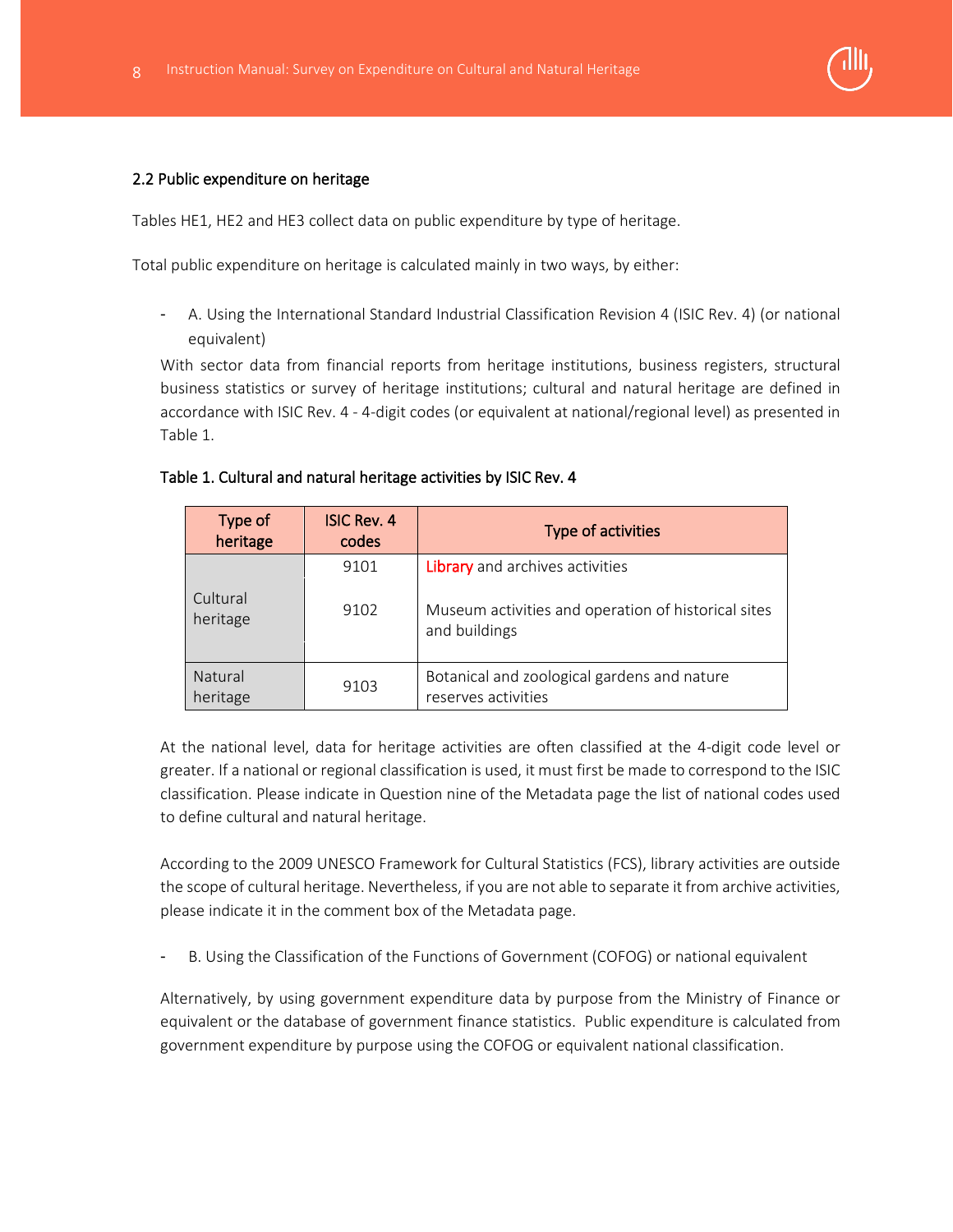

The methodology to measure public expenditure on heritage can be estimated based on 4-digit codes of the COFOG classification defined according to the breakdown proposed in the International Monetary Fund (IMF) Manual Government Finance Statistics (GFS), available at:

## <https://www.imf.org/external/Pubs/FT/GFS/Manual/2014/gfsfinal.pdf>

The majority of cultural and natural heritage expenditure is identified within the Cultural Services (IS) code 7082. However, only the portion of 7082 associated to cultural and natural heritage should be reported. Consequently, a further level of disaggregation of the classification is required in order to identify the portion related to expenditure on cultural and natural heritage only.

- O Cultural Heritage expenditure in code 7082 refers to:
	- − The provision of cultural heritage services; administration of cultural heritage affairs; supervision and regulation of cultural heritage facilities; and
	- − The operation or support of facilities for cultural pursuits (libraries, museums, monuments, historic houses and sites, etc.).
- O Natural heritage expenditure:
	- In code 7082 Cultural services refers only to: The operation or support of facilities for only natural pursuits (zoological and botanical gardens, aquaria, arboreta, etc.).
	- Refers to all activities related to the code 7054 the Protection of Biodiversity and Landscape, which are defined as:
		- The administration, supervision, inspection, operation or support of activities relating to the protection of biodiversity and landscape; and
		- Grants, loans or subsidies to support activities relating to the protection of biodiversity and landscape.

## Public expenditure by purpose on heritage

Table HE1 identifies the total public expenditure and its breakdown by purpose for (a) culture activities and (b) cultural and natural heritage. Data by purpose or by socio economic objectives are normally gathered using the COFOG Classification or national equivalent classification.

Therefore, HE1 collects:

Total public expenditure (all activities): encompasses all expenditure of all activities of a government for a given year. (code 7 for Total expenditure in COFOG)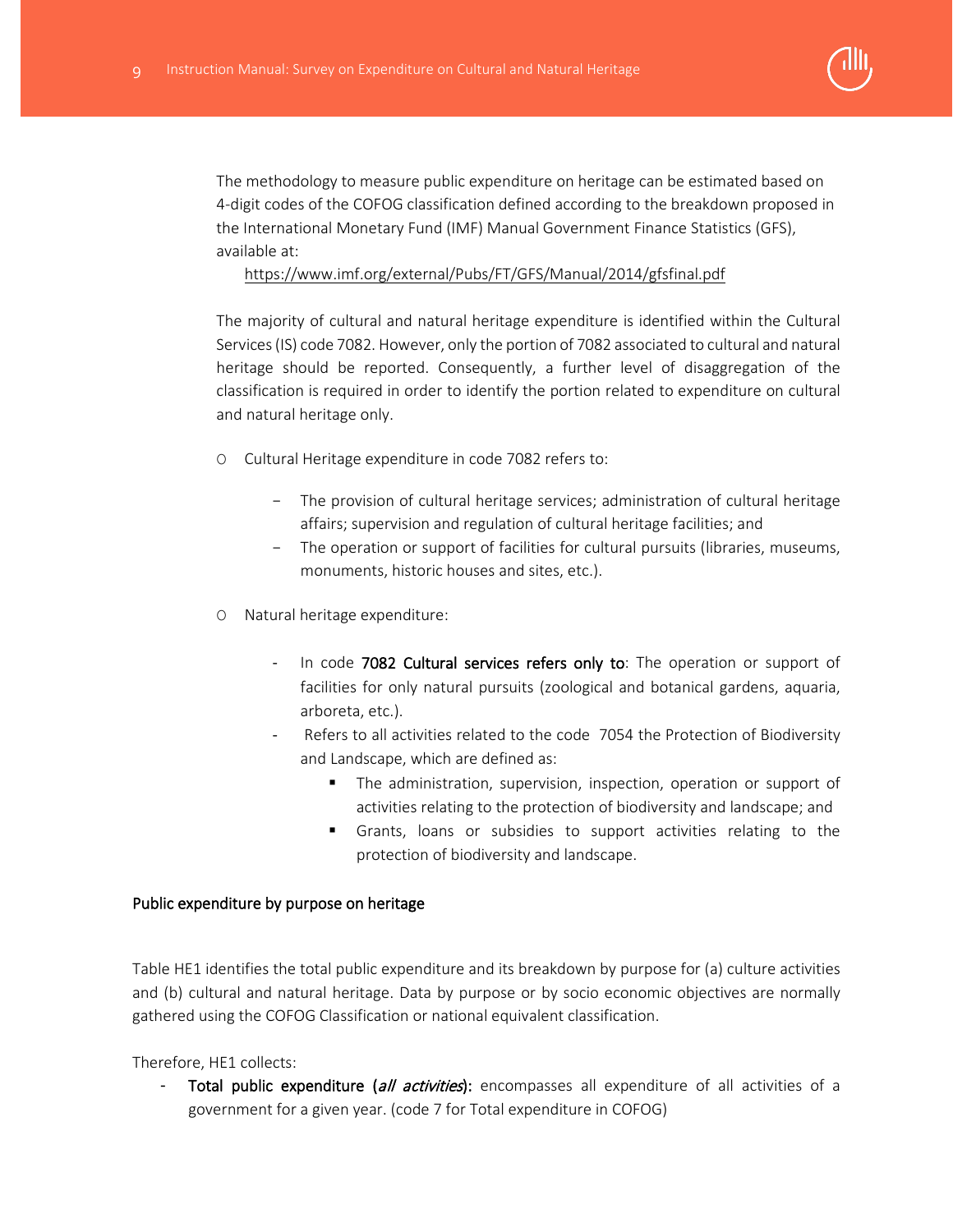

- o Public Expenditure on cultural activities (including natural heritage): total public expenditure for all cultural activities including all activities related to natural heritage listed in Table 2 below
	- Public expenditure on cultural and natural heritage is a sub-category of public expenditure on cultural activities. (See pp. 8-9 for complete definitions). Figures reported for total public expenditure on cultural and natural heritage should be consistent across all tables.

Public expenditure on cultural activities encompasses total expenditure for all cultural activities (including natural heritage) as defined in Table 2 below. Cultural activities are defined according to all activities pertaining to the cultural domains of the 2009 Framework for culture statistics which are:

- A. Cultural and natural Heritage;
- B. Performance and Celebration;
- C. Visual Arts and Crafts;
- D. Books and Press;
- E. Audiovisual and Interactive media;
- F. Design and Creative Services and Intangible and cultural heritage<sup>[3](#page-9-0)</sup>.

Table 2 lists the COFOG codes used to estimate public expenditure on cultural activities, including full or partial cultural components. Partial codes include only some components related to cultural activities, for example for code 7085, only the portion related to cultural activities in R&D recreation, culture and religion should be included in the estimation.

| <b>COFOG Codes</b> | Labels                                   | Partially cultural |
|--------------------|------------------------------------------|--------------------|
| 7054               | Protection of biodiversity and landscape | No                 |
| 7082               | Cultural services                        | No                 |
| 7083               | Broadcasting and publishing services     | No                 |
| 7084               | Religious and other community services   | Yes                |
| 7085               | R&D recreation, culture and religion     | Yes                |
| 7086               | Recreation, culture and religion, n.e.c. | Yes                |

#### Table 2. COFOG sub-categories (groups) related to cultural activities, including natural heritage

If you use ISIC Rev.4 or national equivalent, the list of codes related to cultural activities is listed in Annex 1

<span id="page-9-0"></span><sup>3</sup> http://uis.unesco.org/sites/default/files/documents/unesco-framework-for-cultural-statistics-2009-en\_0.pdf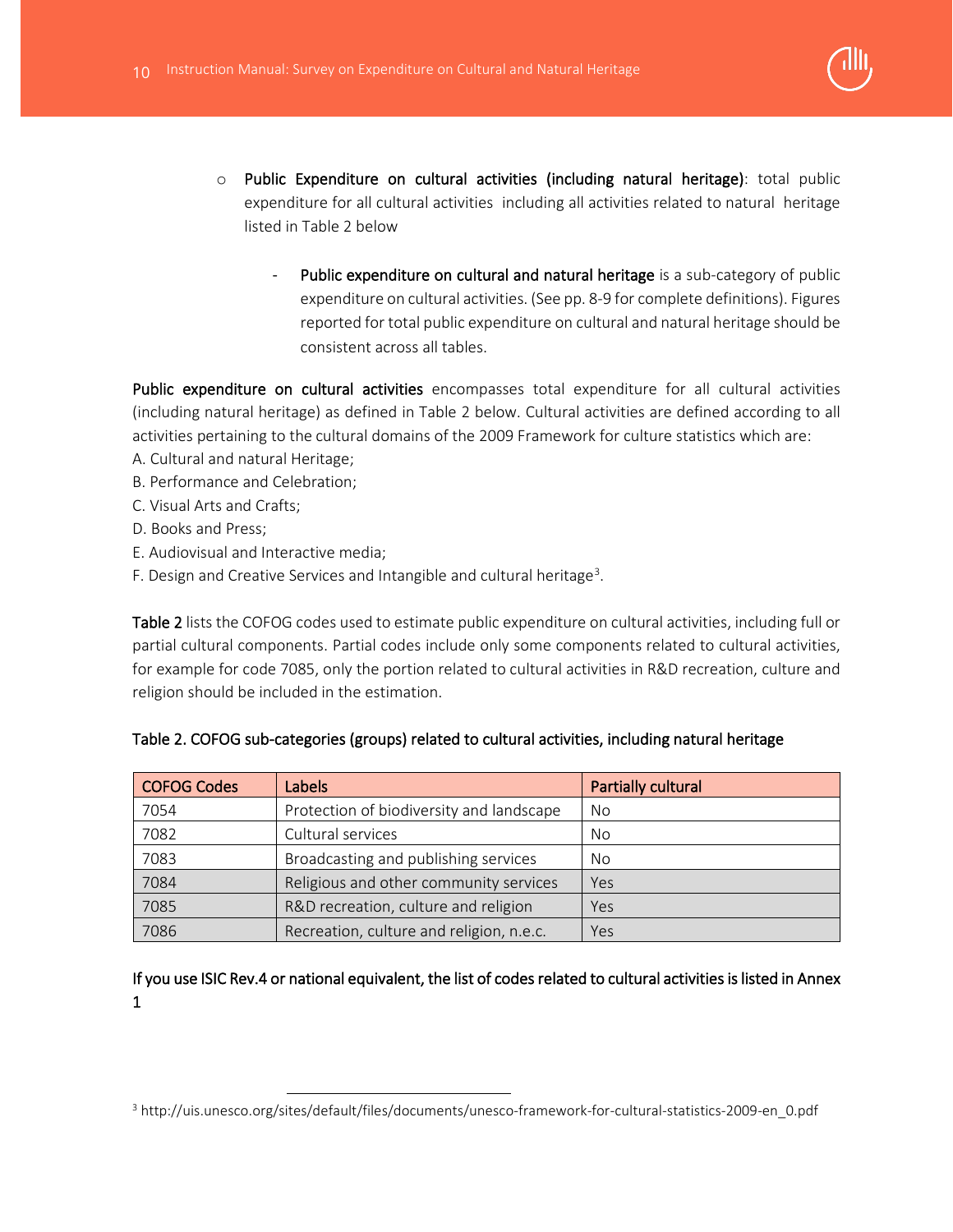

#### Public expenditure by level of government

Table HE2 collects data on public expenditure by level of government and by flow of expenditure. Expenditure is to be reported at the level of government, which carries out the expenditure. In cases where some funds at a given level of government originate from another level of government, they are to be reported only once as a net intergovernmental transfer. For example, if a regional government receives US\$ 1 million from the central government to spend on heritage, in addition to its own US\$ 4 million, it should be reported as US\$ 4 million as direct expenditure and US\$ 1 million as intergovernmental transfer from the central government. To avoid double counting, central government should not report the same amount.

#### Definition 3. Flow of expenditure on heritage

Public heritage expenditure refers to spending on heritage incurred by public funds. Public funds are state, regional and local government bodies (adapted from the OECD glossary). Expenditure that is not directly related to cultural and natural heritage is, in principle, not included. Public expenditure in the preservation, protection and conservation of national cultural and/or natural heritage covers direct expenditure (including subsides), transfers and indirect public expenditures including tax incentives.

Direct public expenditure includes subsidies, grants and awards. Direct expenditure comprises generally spent on personnel, goods and services, capital investment and other heritage activities.

A transfer is a transaction in which one institutional unit provides a good, service, or asset to another unit without receiving from the latter any good, service or asset in return as a direct counterpart (IMF, 2014).

Net Intergovernmental transfers are net transfers of funds designated for heritage activities from one level of government to another.

Indirect public expenditures include tax incentives– reduction of taxable income that arises due to several of heritage expenses incurred by a taxpayer.

In Table HE2, public expenditure on heritage should be reported separately at all levels of government that finance heritage. Data should not cover solely the expenditure of the Ministry of Culture or equivalent institution or the Ministry of Environment for Natural Heritage but all expenditure on culture by all ministries and agencies.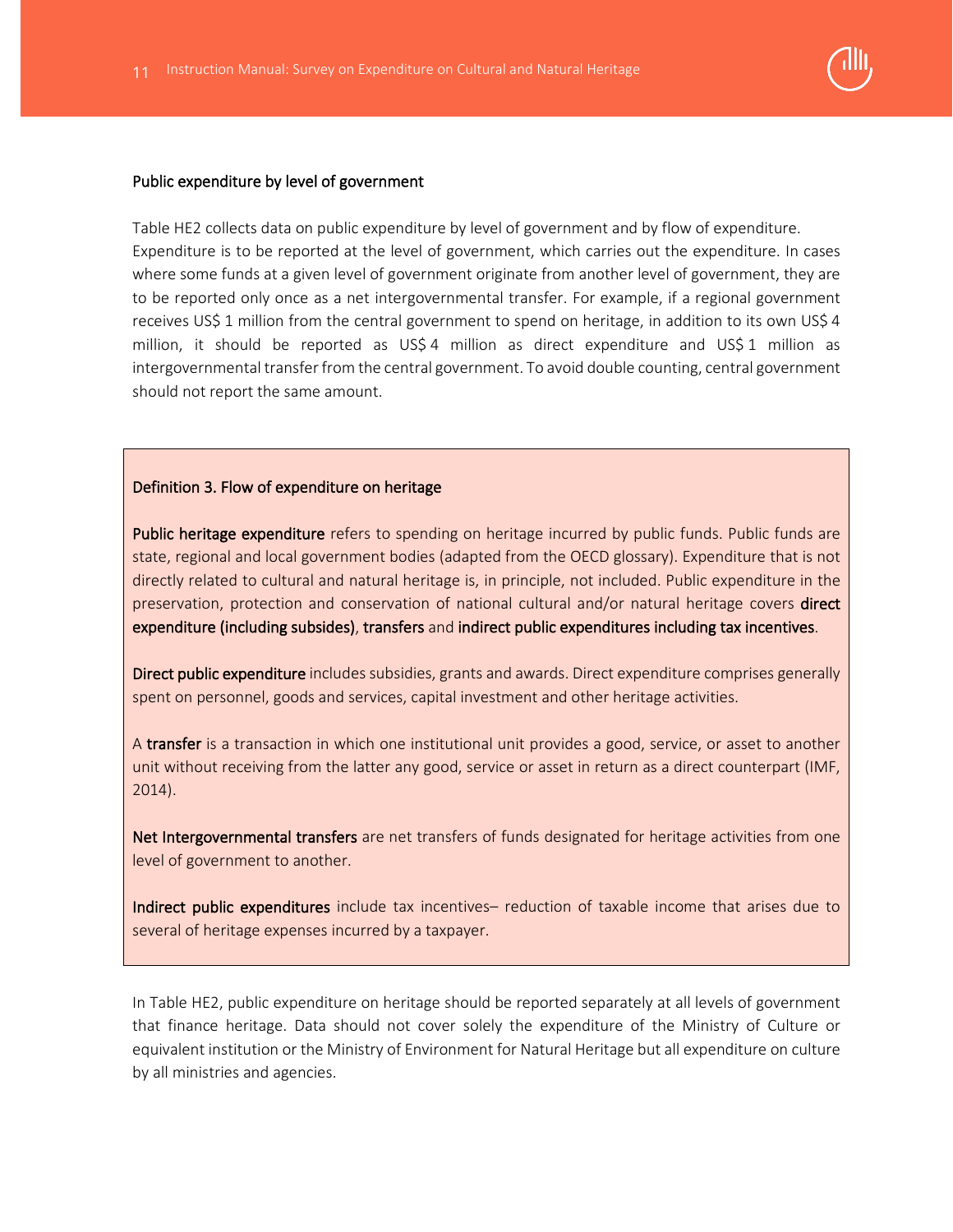

#### Definition 4. Level of government

National/federal level consists of the institutional units of central government and non-market institutions controlled by a central government. Central government expends their authority over the entire territory of country. It is responsible for providing heritage services for the benefit of the community as a whole but it may also make transfers to other institutional units and levels of government.

Regional/state/provincial level is a sub-division of government, which shares political, fiscal and economic powers with a central government. In a federal government, the regional level is represented by a state government. In unitary states, regional government is known as a provincial government. This level of government consists of institutional units that have some of the functions of government at a level below that of the central government and above the local level. A regional government usually has a fiscal authority to raise taxes within its territory and has the ability to spend at least some of its income according to its own policies, and appoint or elect its own officers.

If a regional unit is fully dependent on funds from the central government and a central government determines those funds, expenditure at the regional level should be treated as a part of the central government for statistical purposes.

Local/municipal level is a public administration that exists at the lowest administration level within government state such as municipality of district. Local level refers to local government units, which consist of local government institutional units and non-market institutions controlled at the local level. A local government often has the fiscal authority to raise taxes within its territory and should have the ability to spend at least some of its income according to its own policies, and appoint or elect its own officers.

Total public expenditure on heritage is consolidated expenditure on heritage made by national/federal, regional/state/provincial and local governments.

#### Public expenditure by geographical area

Table HE3 seeks data on public heritage by geographical area (rural/urban). National definitions of rural and urban areas are to be used when reporting data. Information about the definitions are collected in Question 5 of the Metadata page.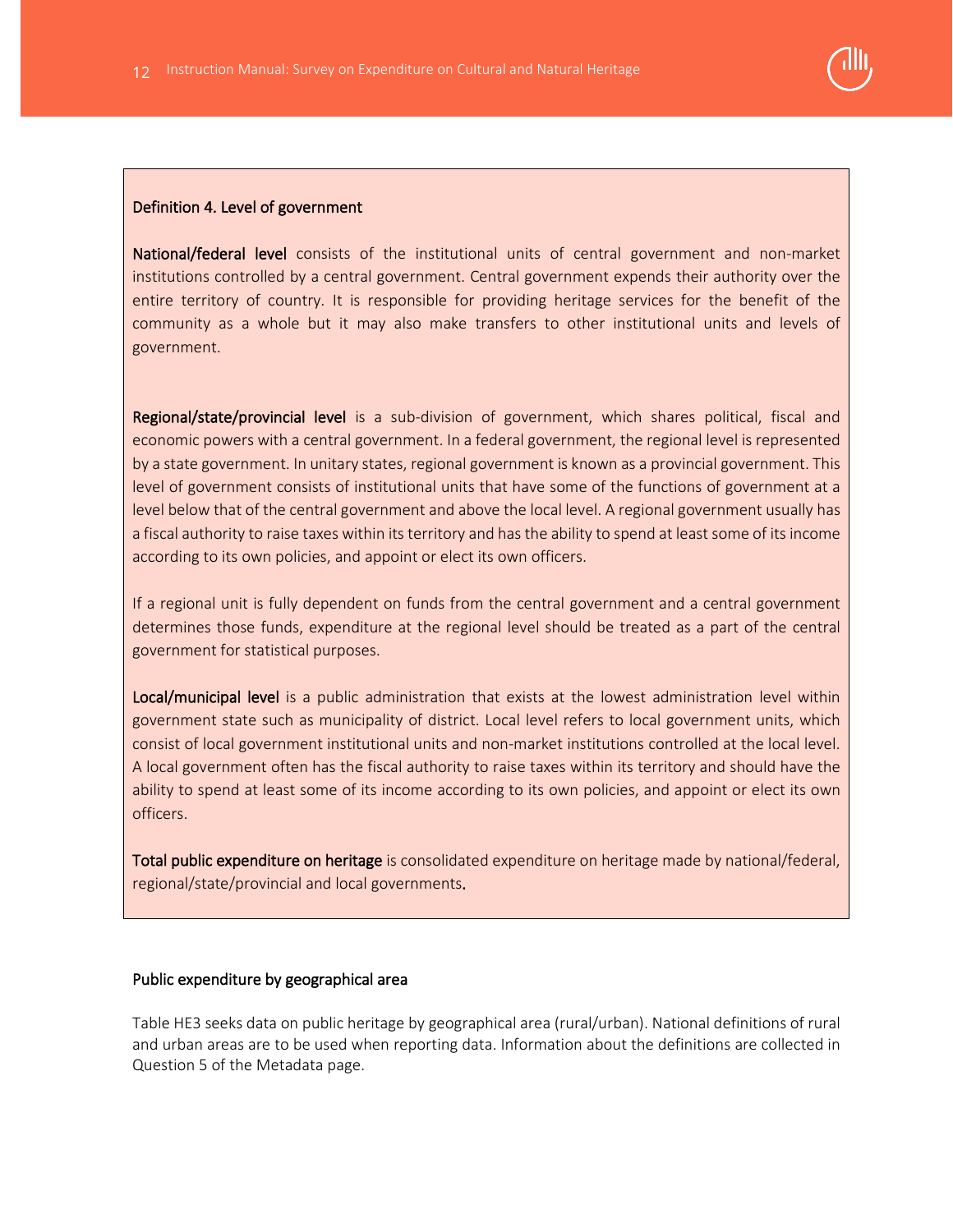

#### 2.3. Total heritage expenditure by sector

Tables HE4 collects consolidated expenditure data by sector, i.e. for both public and private heritage from all sources (i.e. government, international and private). If countries can only report expenditure from government funds, the sources of expenditure should be recorded in Question 4 of the Metadata page.

## Definition 5. Total heritage expenditure

Total heritage expenditure refers to private and public spending on the conservation, protection and preservation of heritage. Total expenditure comprises public and private expenditure for natural and cultural heritage. Using the ISIC Rev. 4 classification, total heritage expenditure covers public and private expenditure for library and archives activities, museum activities, operation of historical sites and buildings, resources invested in botanical and zoological gardens and nature reserve activities.

#### Private expenditure

Private expenditure on heritage includes spending by i) private institutions; private individuals or households ii) private firms; iii) national and international non-governmental organizations (NGOs); and iv) foreign governments or organizations.

Private expenditure from national sources includes donations by institutions or individuals, corporate sponsorship and fees from admissions. Spending from households on cultural and natural heritage can be extracted in the household expenditure surveys. The 2018 classification of Individual Consumption According to Purpose (COICOP)<sup>[4](#page-12-0)</sup> identifies the activities related to cultural and natural heritage in the code 09.6.2 Services provided by museums, libraries, and cultural sites. This code includes services provided by:

- museums, art galleries, exhibitions, historical monuments, and archeologic sites;
- libraries:
- national parks, zoological and botanical gardens, aquaria

International sources include Official Development Aid (ODA) from countries or international organizations. Other international sources include international donations and bilateral or international

<span id="page-12-0"></span><sup>4</sup> https://unstats.un.org/unsd/classifications/unsdclassifications/COICOP\_2018\_-\_preedited white cover version - 2018-12-26.pdf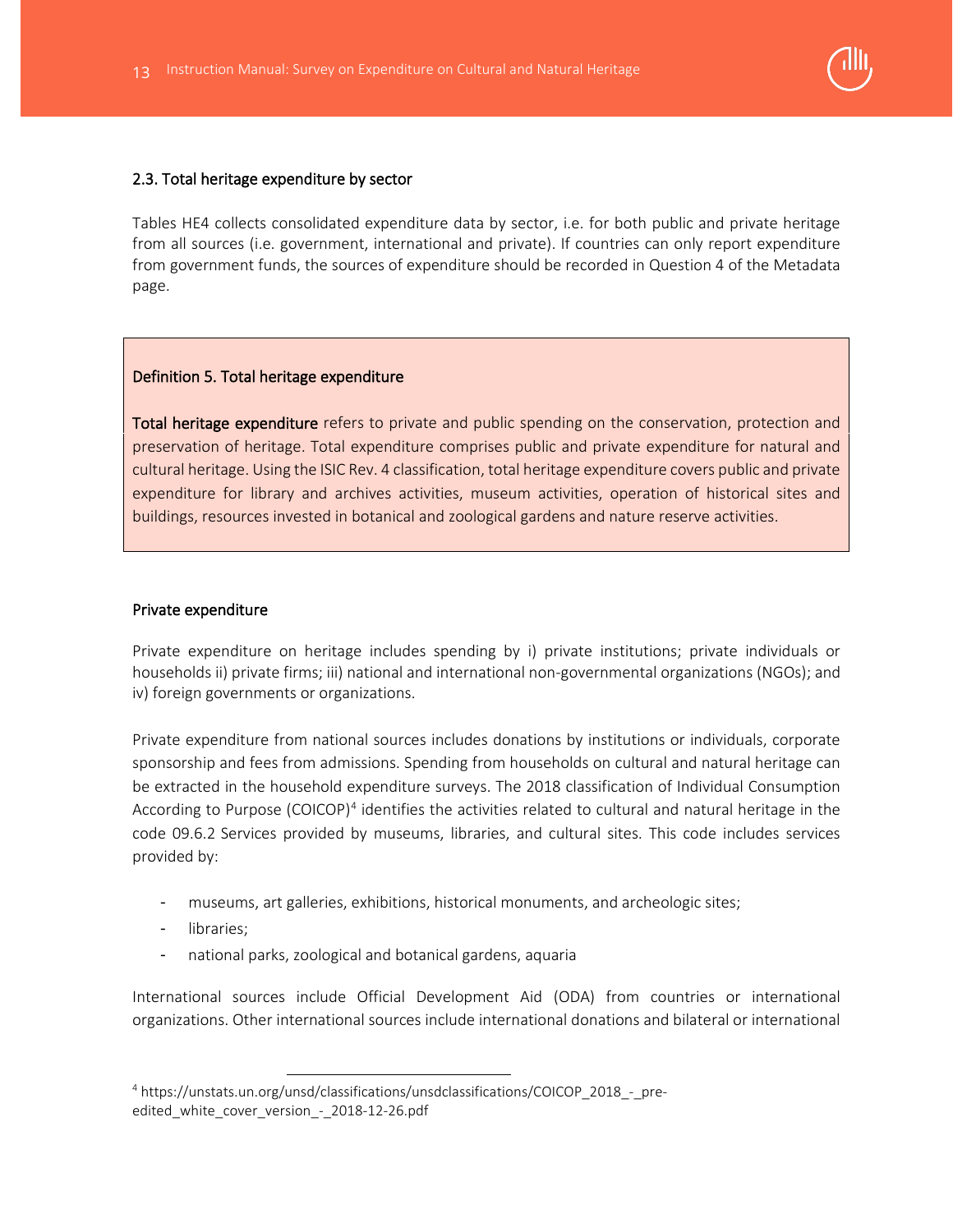

funds. Data sources for private expenditure should be clearly identified and reported in Questions 6 and 7 of the of the Metadata page.

#### Definition 6. Private heritage expenditure

Private heritage expenditure refers to the privately-funded preservation, protection and conservation of national cultural and/or natural heritage and includes, but is not limited to: donations in kind, private non-profit donations and sponsorships. Private funding includes donations by individual and legal entities, donations by bilateral and multilateral funds such as Official Development Aid, income from admissions/selling services and goods to individuals and legal entities, and corporate sponsorship. Private funding may include national or international sources as described below:

Donations refer to cash and gifts in kind given by a physical or legal entity. Donations can be in the form of cash and in kind donations. Cash donations refer to gifted money, payment checks or other monetary equivalents. Gifts in kind refer to donations in goods, services or other items such as supplies. Donations can be conditional or unconditional. Conditional donations are limited by conditions imposed by the donor. Unconditional donations refer to a gift, which has no concrete purpose, given to an organization or institution to help them realise their mission.

#### National sources

 Donations by individuals refer to cash and in kind donations given by an individual or physical person.

Donations by legal entity refer to any cash or in kind contributions given as a gift by a legal entity (corporation, enterprise, etc.). This kind of donation is also known as a corporate philanthropy or charitable giving to an organization or institution.

 Corporate sponsorships refer to financial or in kind contributions by the business sector in exchange for benefits in the form of advertising, reputation, promotion, etc. Corporate sponsorships represent some kind of marketing in which a corporation pays in exchange for marketing benefits.

 Income from admissions/membership fees/selling services and goods refers to the amount of money received from entry sales through households or membership fees or selling services and goods to households or legal entities.

#### International sources

 Official Development Aid refers to the flows of official financing given with the objective to promote economic development and welfare in developing countries and are concessional in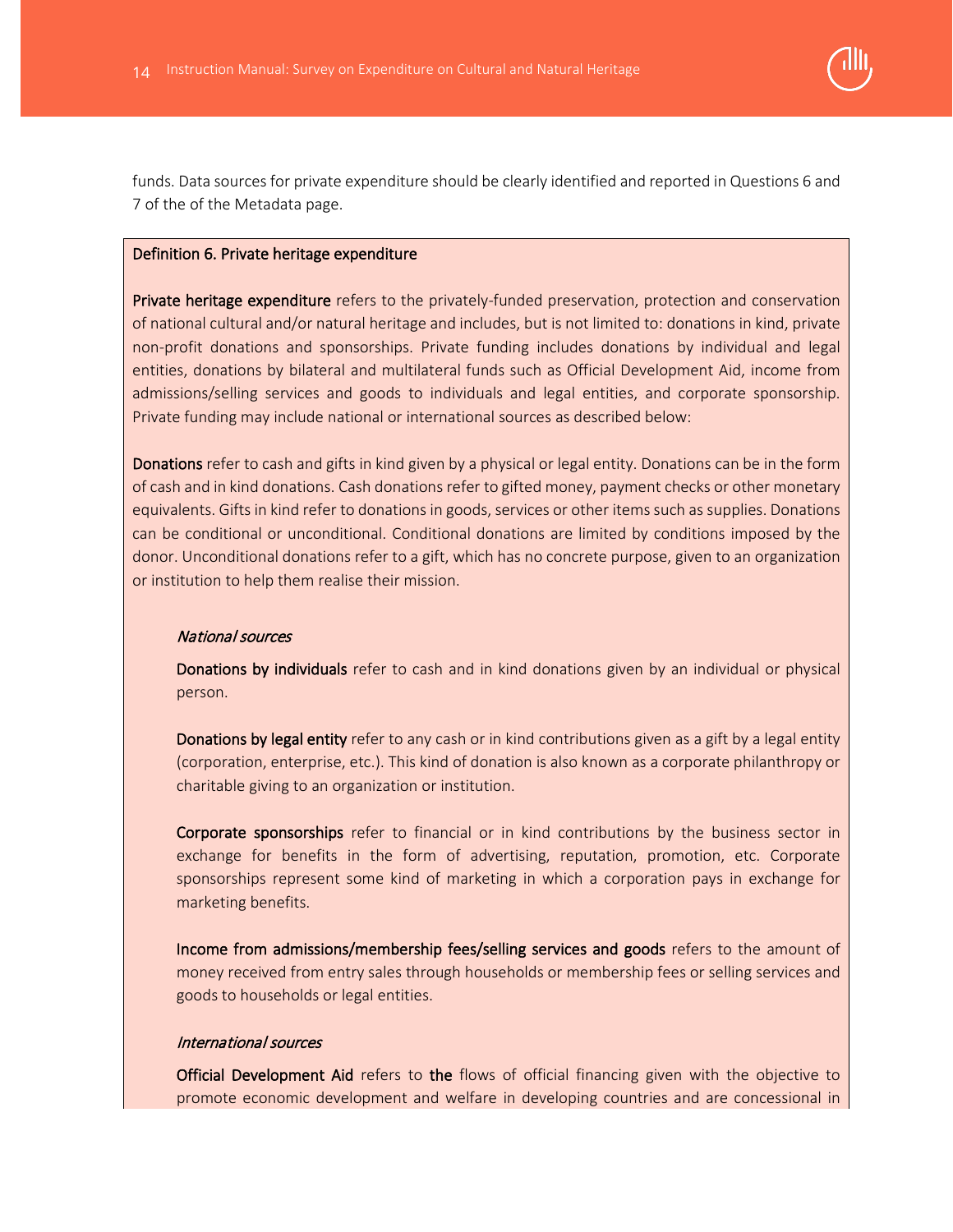

character with a grant element of at least 25% (using a fixed 10% rate of discount). By convention, ODA flows comprise contributions by donor government agencies at all levels to developing countries ("bilateral ODA") and to multilateral institutions. ODA receipts comprise disbursements by bilateral donors and multilateral institutions. Lending by export credit agencies with the pure purpose of export promotion is excluded (OECD, 2003).

 Donations by bilateral and multilateral sources refer to any cash and in kind contributions given to another organization as a gift by a bilateral party (foreign state) or multilateral party (international body, organization, etc.). It can be in the form of development assistance, official development aid or private international/foreign donation. A private bilateral/multilateral donation is financial aid given by a private foundation from a foreign country or private foundations from several foreign countries.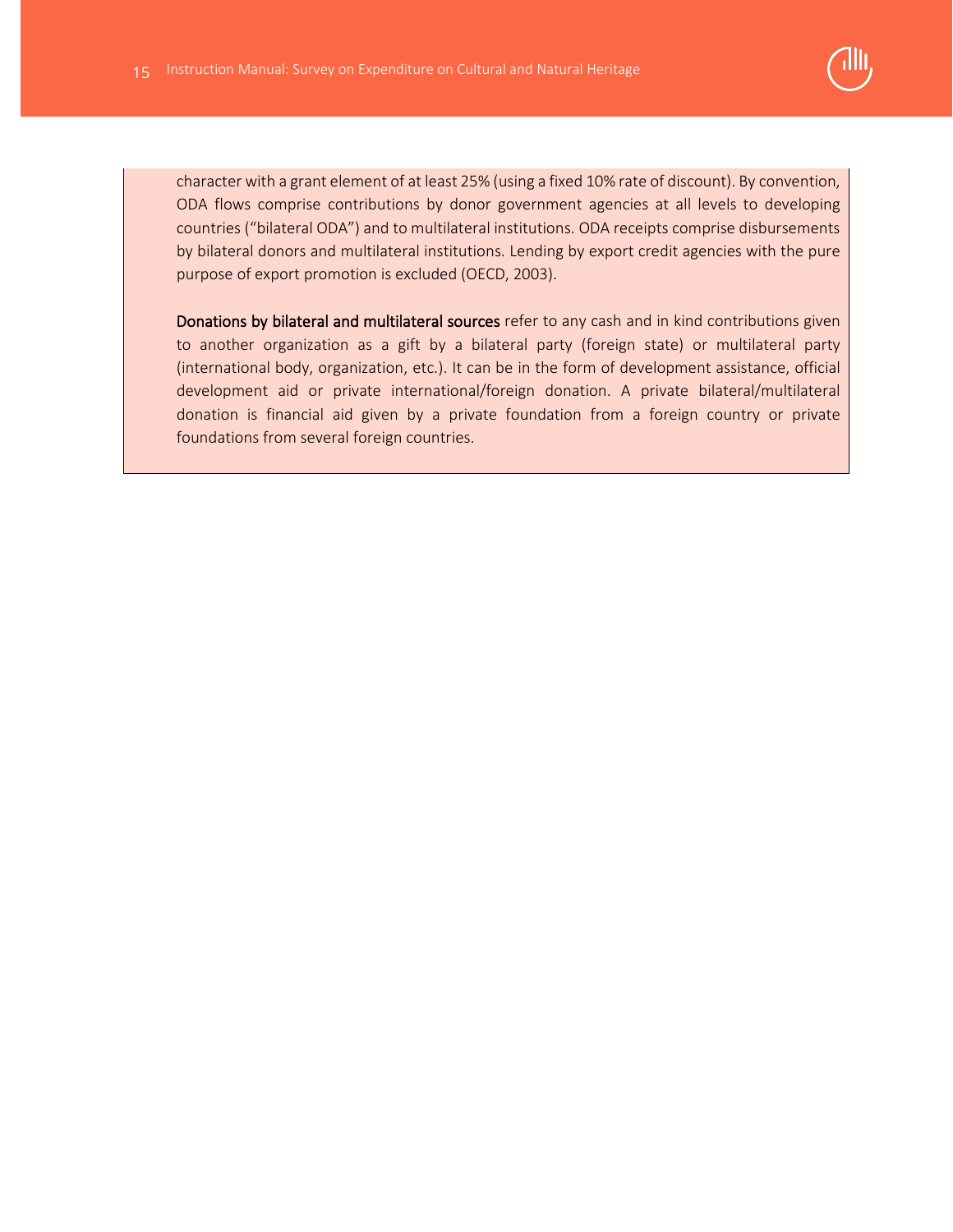

# 3. Methodology

Information on the data collection method, such as estimation/imputation or the treatment of missing data, is to be provided in Question 7 of the Metadata page.

The estimation of 4-digit ISIC codes can be completed in two ways:

- a. Using secondary sources of data, determine the share of heritage expenditure. If secondary sources are used, indicate the methodology used in Metadata page, Question 7.
- b. If no secondary information is available, estimates can be calculated by using the allocation of cultural expenditure in proportion to the level of Gross Value Added of the Heritage Sector.

Gross Value Added for the Heritage Sector must be estimated from the following ISIC Rev. 4 codes:

# 9101 Library and archives activities 9102 Museum activities and operation of historical sites and buildings 9103 Botanical and zoological gardens and nature reserves activities

Gross Value Added of the Cultural Sector refers to the sum of the gross value added generated by the cultural domains defined in the *[2009 UNESCO Framework for](http://uis.unesco.org/sites/default/files/documents/unesco-framework-for-cultural-statistics-2009-en_0.pdf) Culture Statistics*. [5](#page-15-0) The list of ISIC Rev. 4 codes related to culture are listed in Annex I. Please indicate the methodology used in the Metadata page, Question 7.

<span id="page-15-0"></span><sup>5</sup> The 2009 UNESCO FCS is available on the Document Library of the UIS Website in the 6 UN official languages and Mongolian and Vietnamese.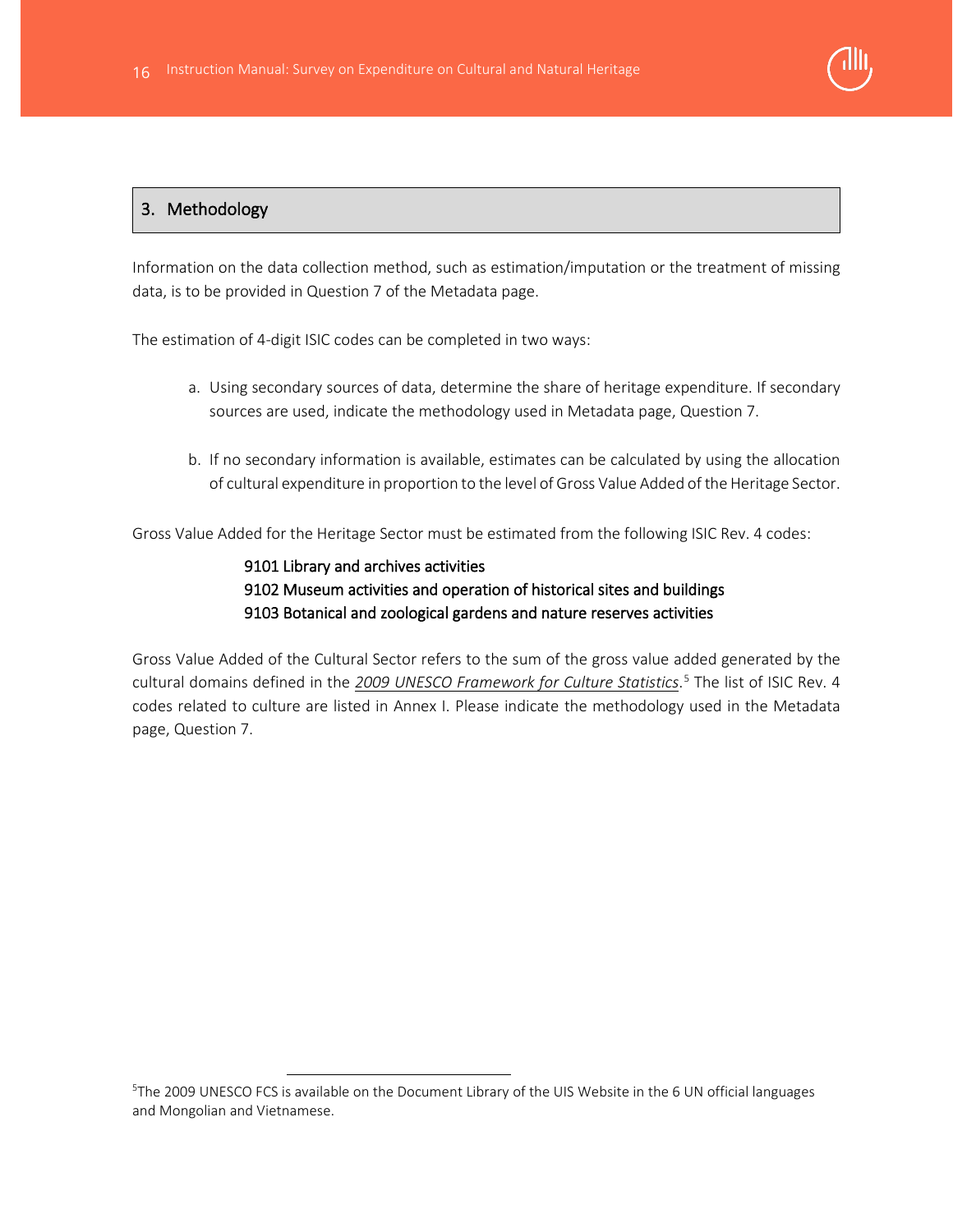# <u> JIII</u>

# 4. Potential sources of data

Presented below are possible data sources for completing the questionnaire on heritage statistics.

| Institutions                      | Source of data                                                    | <b>Description of source</b>                                                                                                                                                                                                                                                                                                                                                                                                                                                             | Table No.         |
|-----------------------------------|-------------------------------------------------------------------|------------------------------------------------------------------------------------------------------------------------------------------------------------------------------------------------------------------------------------------------------------------------------------------------------------------------------------------------------------------------------------------------------------------------------------------------------------------------------------------|-------------------|
| Ministry of<br>Finance            | Database of<br>Government<br>Finance<br><b>Statistics</b>         | The database of government finance statistics<br>includes all ministries information. The database<br>typically contains budget, data on government<br>revenue and expenditure, government<br>surplus/deficit, transaction and changes in<br>government assets and liabilities, balance sheets, as<br>well income statements. The data cover government<br>finance by the central government, state<br>government, local government, social security funds<br>and other public entities. | HE1; HE2;<br>HE3  |
|                                   | <b>Business</b><br>Register                                       | Business Registers contain data on company<br>information and financial reports. In many countries,<br>business registers are the main source of financial<br>reports.                                                                                                                                                                                                                                                                                                                   | HE 2; HE 4;       |
| National<br>Statistical<br>Office | Structural<br><b>Business</b><br>Statistics                       | Structural business statistics are systematised data<br>about business activities presented according to the<br>industrial activity classification. The structural<br>business statistics cover structure and performances<br>of different business in one country.                                                                                                                                                                                                                      | HE2; HE4;         |
|                                   | National<br><b>Accounts Data</b>                                  | National accounts are a consistent accounting system<br>for measuring economic activity of a country.                                                                                                                                                                                                                                                                                                                                                                                    | HE4               |
|                                   | Cultural<br>Satellite<br>Accounts                                 | Cultural Satellite Accounts are extensions of the<br>System of National Accounts, which are used for<br>measuring the economic (and other) activity of the<br>culture sector.                                                                                                                                                                                                                                                                                                            | HE4;              |
| Ministry of                       | Survey of<br>heritage<br>institutions                             | A specific survey used to collect and disseminate<br>aggregate data on activity, financing, operations,<br>programme, etc. of heritage institutions in a country.                                                                                                                                                                                                                                                                                                                        | <b>HE2; HE4;</b>  |
| Culture or<br>equivalent          | Financial<br>reports from<br>cultural<br>heritage<br>institutions | Financial reports show financial data about cultural<br>heritage institutions. The main types of financial<br>reports are the balance sheet, income statement and<br>cash flow.                                                                                                                                                                                                                                                                                                          | HE2; HE3;<br>HE4; |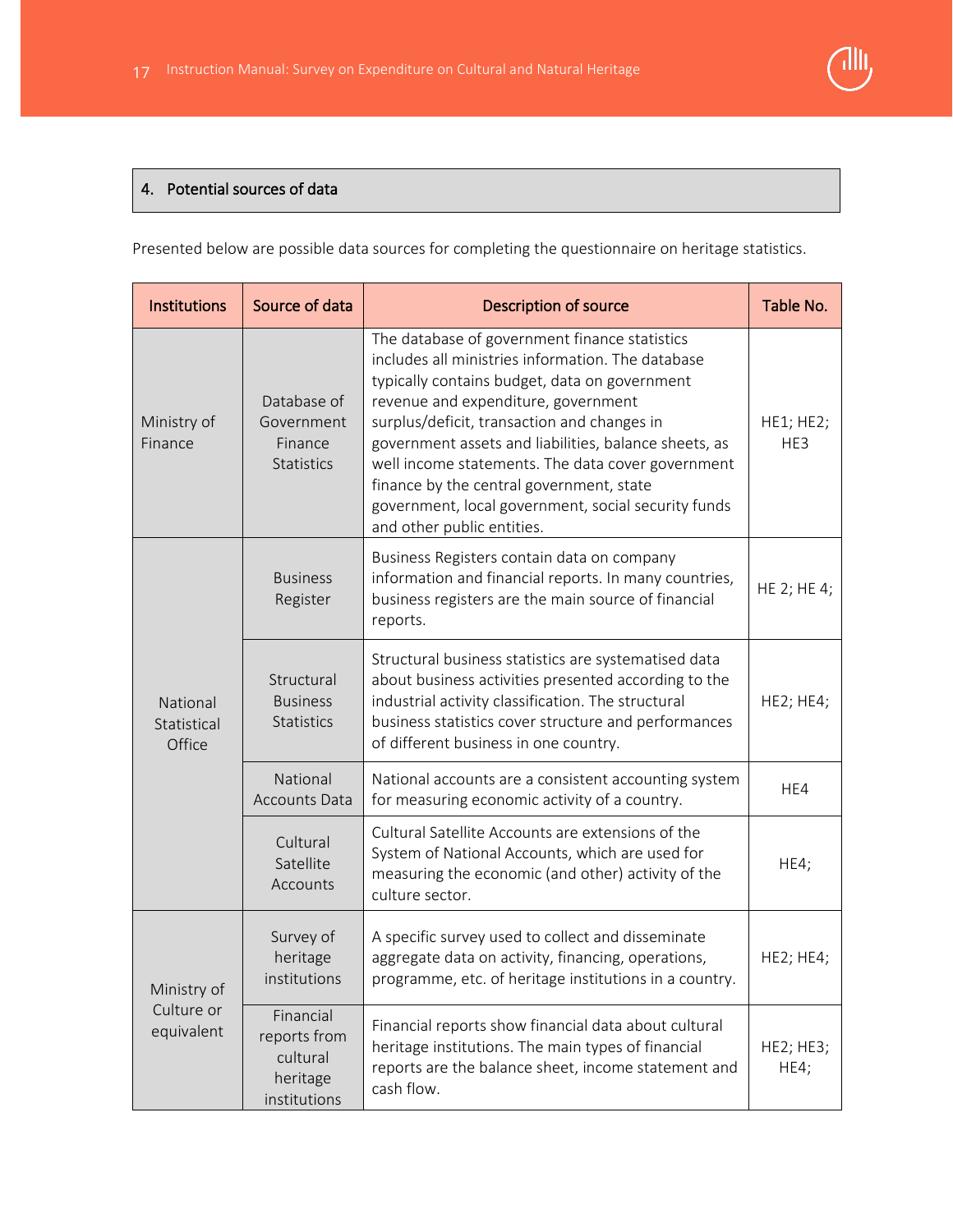

| Ministry of<br>Environment | Financial<br>reports from<br>natural<br>heritage<br>institutions | Financial reports show financial data about natural<br>heritage institutions. The main types of financial<br>reports are the balance sheet, income statement and<br>cash flow. | HE2; HE4;         |
|----------------------------|------------------------------------------------------------------|--------------------------------------------------------------------------------------------------------------------------------------------------------------------------------|-------------------|
| or equivalent              | Environmental<br>Economic<br>Account                             | Potential data sources if information related to<br>natural heritage only can be estimated from the<br>classification of environmental accounts                                | HE2; HE3;<br>HE4; |